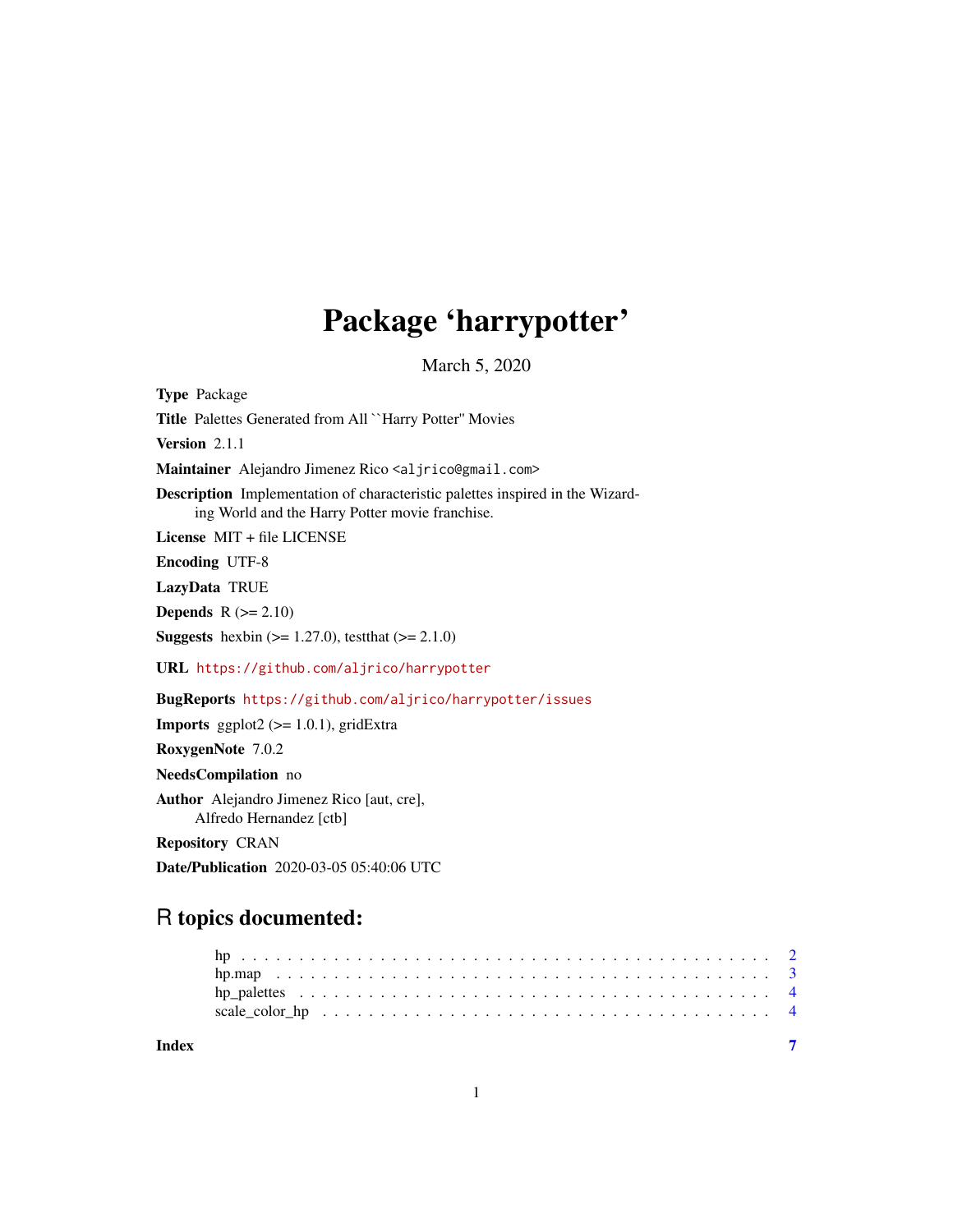### <span id="page-1-0"></span>Description

This function creates a vector of n equally spaced colors along the 'HP colour map' of your selection

#### Usage

```
hp(
  n,
 alpha = 1,
 begin = 0,
 end = 1,
 direction = 1,
 option = "Always",
 house = NULL
\mathcal{L}hp_pal(
  alpha = 1,
 begin = 0,
 end = 1,
 direction = 1,
 option = "Always",
 house = NULL
)
harrypotter(
 n,
  alpha = 1,
 begin = 0,
 end = 1,
 direction = 1,
 option = "Always",
 house = NULL
\mathcal{L}
```
#### Arguments

| n         | The number of colors ( $\geq$ 1) to be in the palette.                                                                                            |
|-----------|---------------------------------------------------------------------------------------------------------------------------------------------------|
| alpha     | The alpha transparency, a number in $[0,1]$ , see argument alpha in hsv.                                                                          |
| begin     | The (corrected) hue in $[0,1]$ at which the hp colormap begins.                                                                                   |
| end       | The (corrected) hue in $[0,1]$ at which the hp colormap ends.                                                                                     |
| direction | Sets the order of colors in the scale. If 1, the default, colors are ordered from<br>darkest to lightest. If -1, the order of colors is reversed. |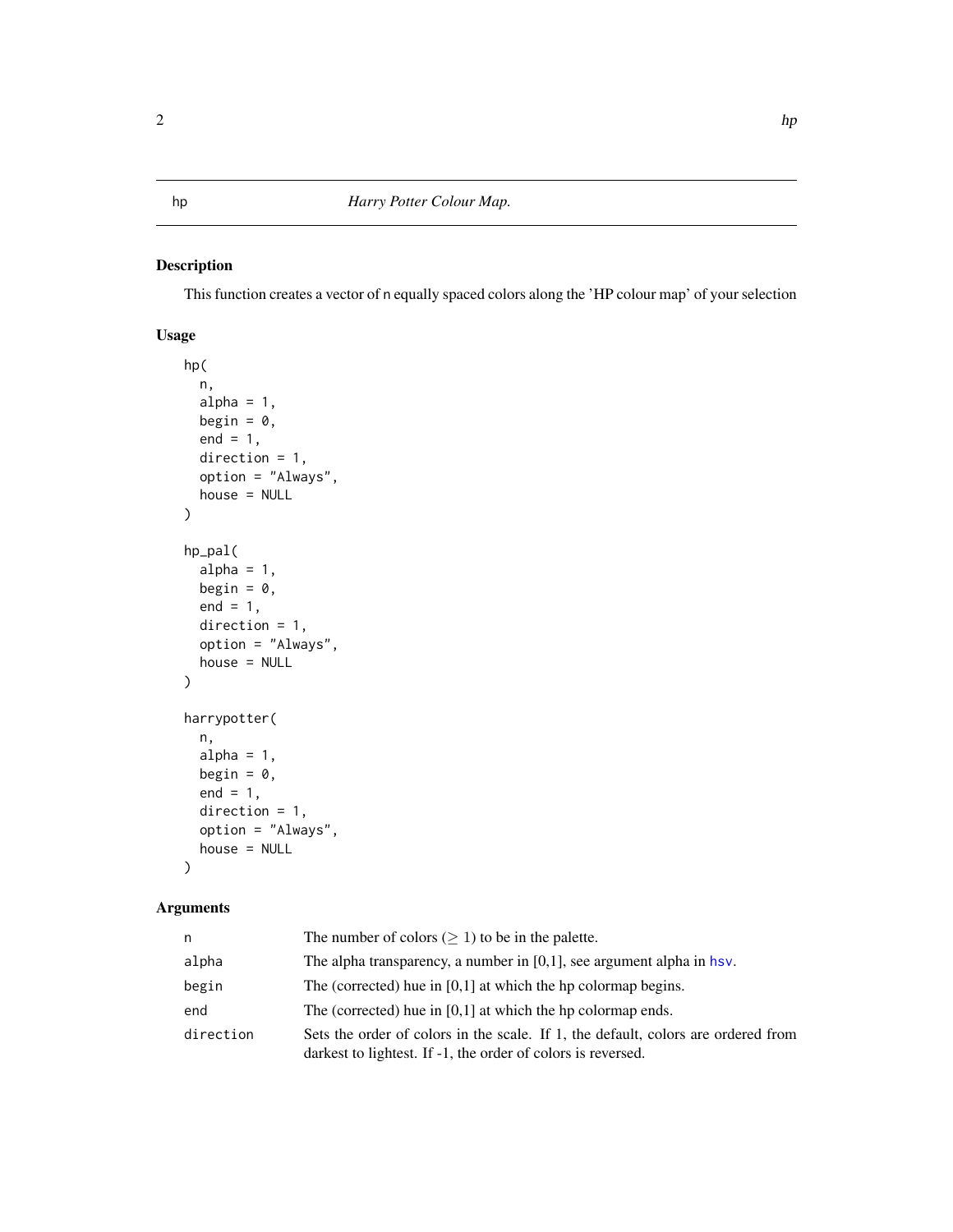#### <span id="page-2-0"></span>hp.map 3

| option | A character string indicating the colourmap from a option to use. Four houses |
|--------|-------------------------------------------------------------------------------|
|        | are available: "Gryffindor", "Slytherin", "Ravenclaw" and "Hufflepuff".       |
| house  | Depcreated. Use 'option' instead.                                             |

#### Details

Semi-transparent colors ( $0 < alpha < 1$ ) are supported only on some devices: see [rgb](#page-0-0).

#### Value

hp returns a character vector, cv, of color hex codes. This can be used either to create a user-defined color palette for subsequent graphics by  $palette(cv)$ , a col = specification in graphics functions or in par.

#### Author(s)

Alejandro Jiménez Rico <aljrico@gmail.com>, [Personal Blog](https://aljrico.github.io)

#### Examples

```
library(ggplot2)
library(hexbin)
dat \le data.frame(x = rnorm(1e4), y = rnorm(1e4))
ggplot(data, aes(x = x, y = y)) +geom_hex() +
  coord_fixed() +
  scale_fill_gradientn(colours = hp(128, option = 'Always'))
pal <- hp(256, option = "Ravenclaw")
image(volcano, col = pal)
```
hp.map *Original 'Harry Potter' colour map*

#### Description

A dataset containing some colour palettes inspired on the Harry Potter Universe

#### Usage

hp.map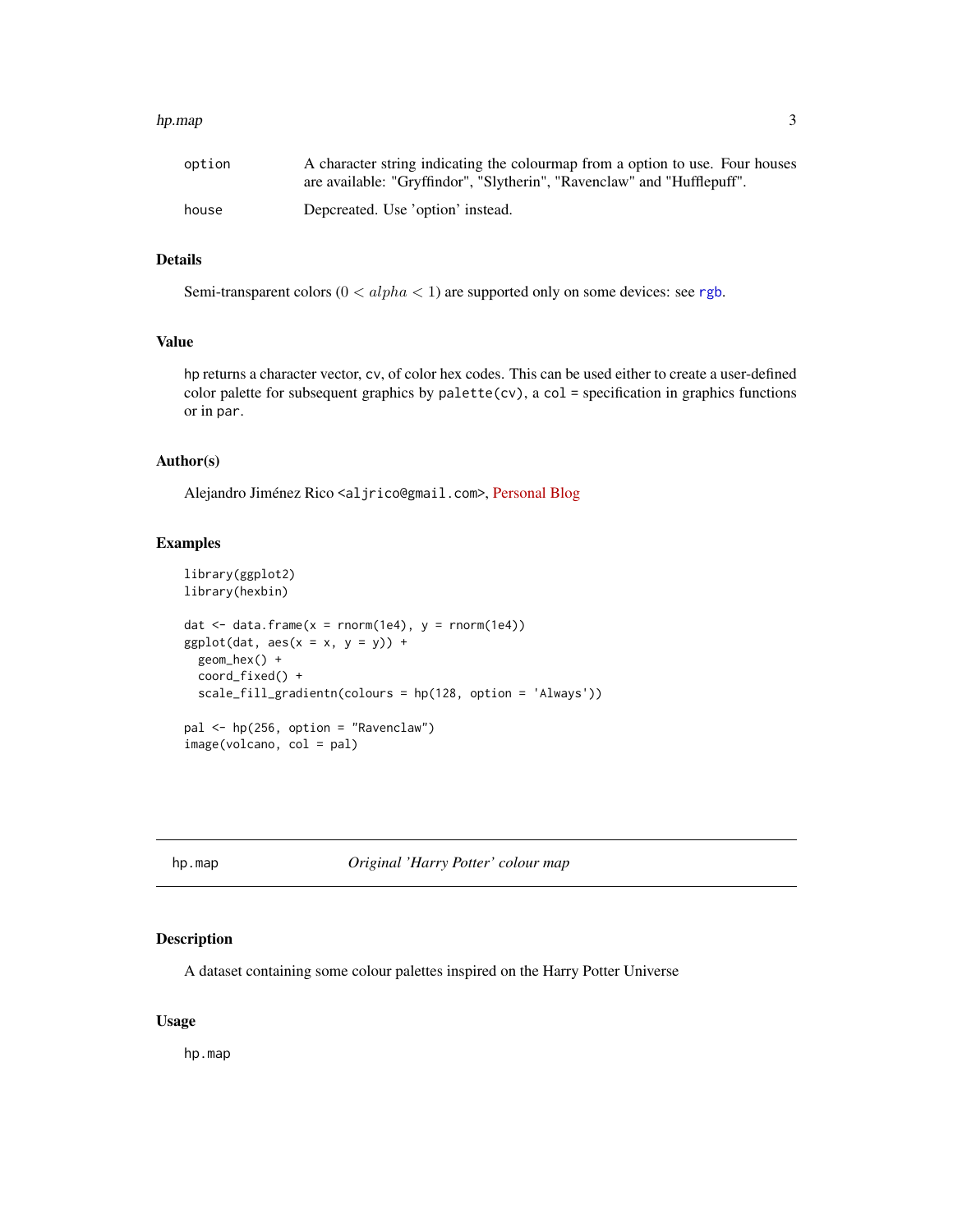#### <span id="page-3-0"></span>Format

A data frame containing all the colours used in the palette:

- V1: Red value
- V2: Green value
- V3: Blue value
- option: It is intended to be a general option for choosing the specific colour palette.

hp\_palettes *Available Palettes.*

#### Description

This list contains all the available palettes in the 'harrypotter' package.

#### Usage

hp\_palettes

#### Format

A list containing all palettes color codes.

scale\_color\_hp *Harry Potter colour scales*

#### Description

Uses the Harry Potter color scale.

#### Usage

```
scale_color_hp(
  option = "Always",
  ...,
  alpha = 1,
 begin = 0,
  end = 1,
 direction = 1,
  discrete = FALSE,
 house = NULL
)
scale_colour_hp(
  option = "Always",
```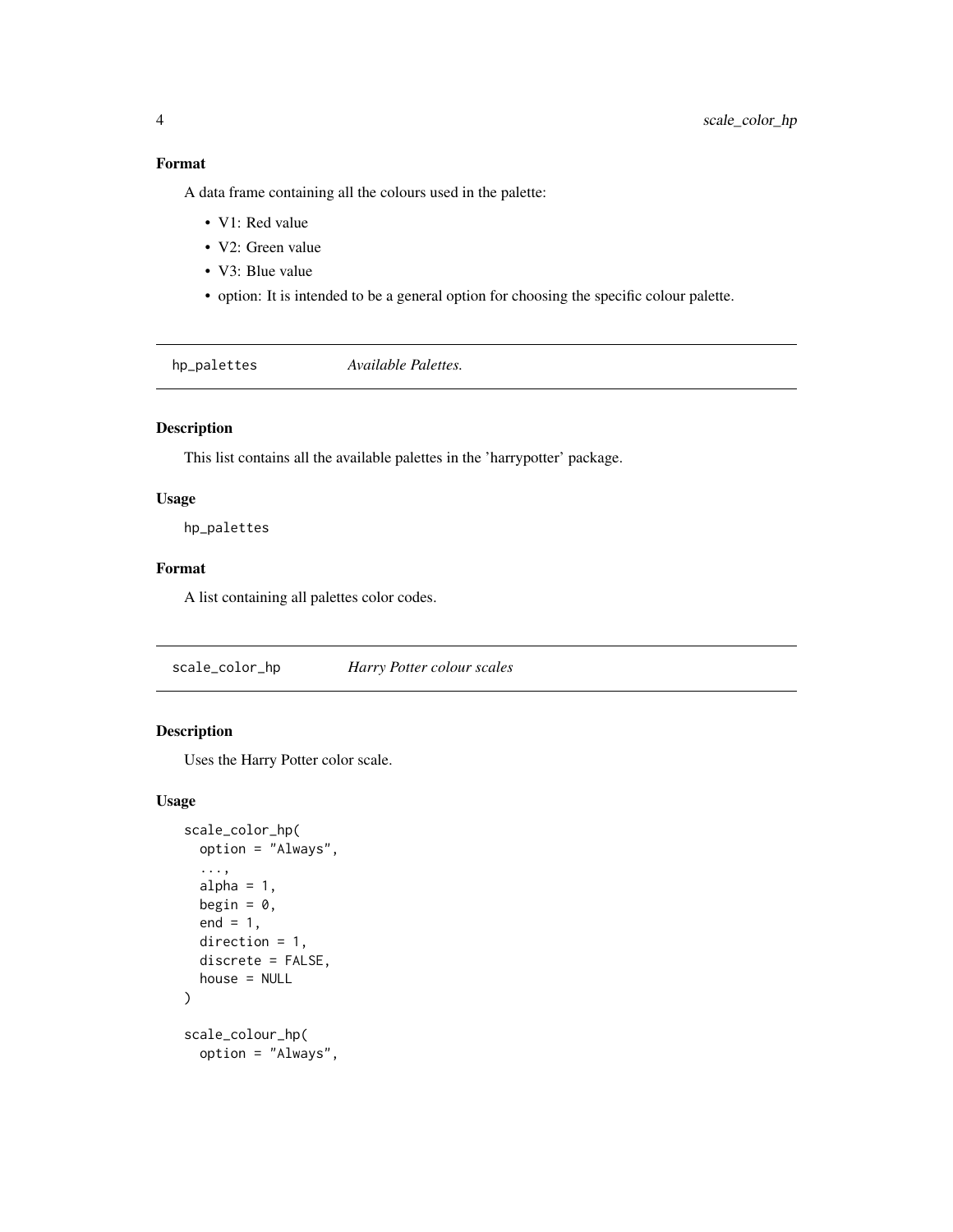```
...,
  alpha = 1,
  begin = 0,
  end = 1,
  direction = 1,
  discrete = FALSE,
  house = NULL
\mathcal{L}scale_colour_hp_d(
  option = "Always",
  ...,
  alpha = 1,
  begin = 0,
  end = 1,
  direction = 1
\mathcal{L}scale_color_hp_d(
  option = "Always",
  ...,
  alpha = 1,
  begin = 0,
  end = 1,
  direction = 1
)
scale_fill_hp_d(
  option = "Always",
  ...,
  alpha = 1,
  begin = 0,
  end = 1,
  direction = 1
\overline{\phantom{a}}scale_fill_hp(
  option = "Always",
  ...,
  alpha = 1,
  begin = 0,
  end = 1,
  direction = 1,
  discrete = FALSE,
  house = NULL
)
```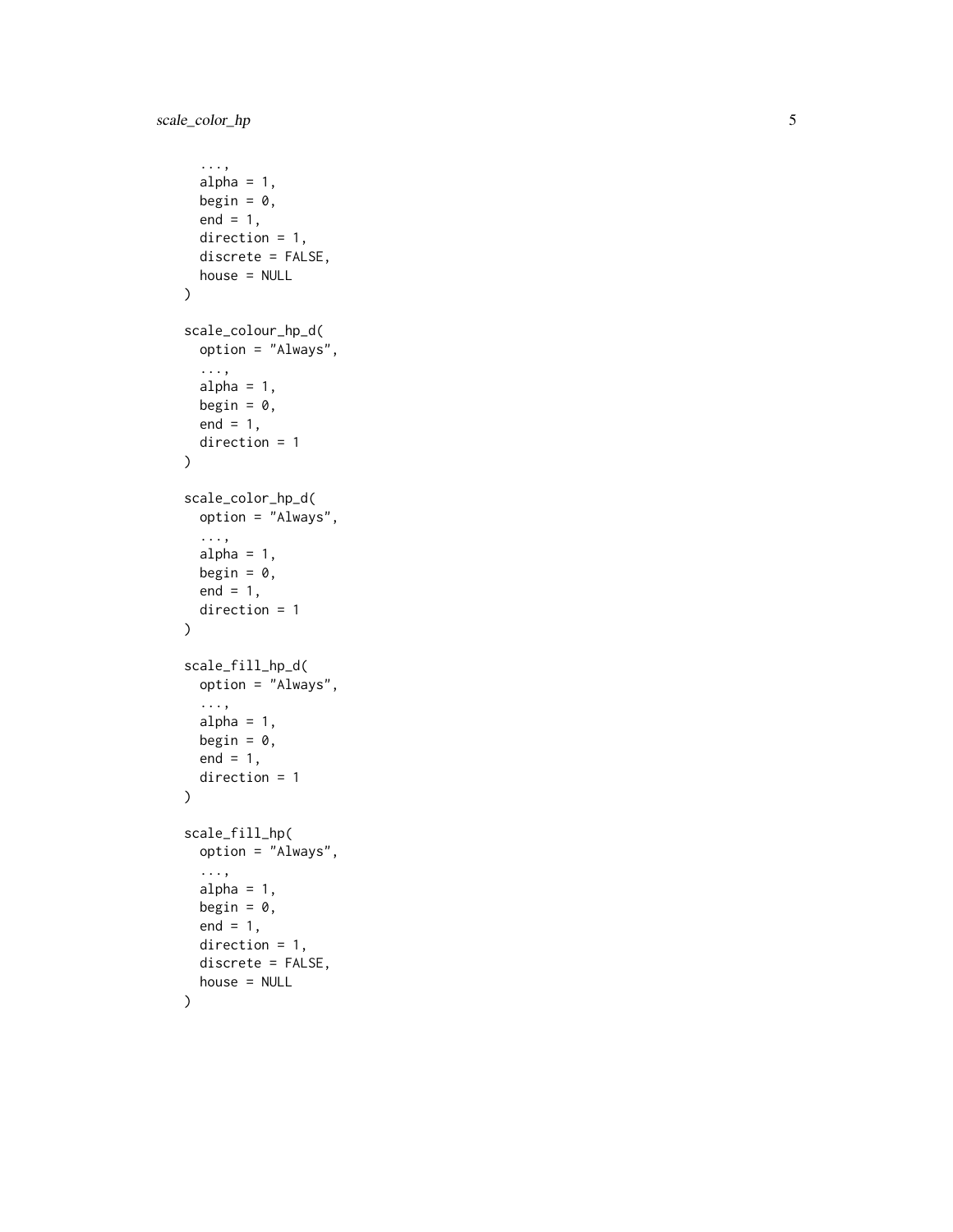#### <span id="page-5-0"></span>Arguments

| option    | A character string indicating the colourmap to use. Four houses are available:<br>"Gryffindor", "Slytherin", "Ravenclaw" and "Hufflepuff".                                                                                   |
|-----------|------------------------------------------------------------------------------------------------------------------------------------------------------------------------------------------------------------------------------|
| $\ddots$  | parameters to discrete_scale or scale_fill_gradientn                                                                                                                                                                         |
| alpha     | pass through parameter to hp                                                                                                                                                                                                 |
| begin     | The (corrected) hue in $[0,1]$ at which the hp colormap begins.                                                                                                                                                              |
| end       | The (corrected) hue in $[0,1]$ at which the hp colormap ends.                                                                                                                                                                |
| direction | Sets the order of colors in the scale. If 1, the default, colors are as output by<br>hp_pal. If -1, the order of colors is reversed.                                                                                         |
| discrete  | generate a discrete palette? (default: FALSE - generate continuous palette)                                                                                                                                                  |
| house     | A character string indicating the colourmap from a option to use. This param-<br>eter is deprectaed, 'option' should be used instead. Four houses are available:<br>"Gryffindor", "Slytherin", "Ravenclaw" and "Hufflepuff". |

#### Details

For discrete == FALSE (the default) all other arguments are as to [scale\\_fill\\_gradientn](#page-0-0) or [scale\\_color\\_gradientn.](#page-0-0) Otherwise the function will return a discrete\_scale with the plot-computed number of colors.

#### Author(s)

Alejandro Jiménez Rico <aljrico@gmail.com>

#### Examples

library(ggplot2)

```
ggplot(mtcars, aes(factor(cyl), fill=factor(vs))) +
geom_bar() +
scale_fill_hp(discrete = TRUE, option = "Ravenclaw")
ggplot(mtcars, aes(factor(gear), fill=factor(carb))) +
geom_bar() +
scale_fill_hp(discrete = TRUE, option = "Slytherin")
ggplot(mtcars, aes(x = mpg, y = disp, colour = hp)) +geom\_point(size = 2) +scale_colour_hp(option = "Gryffindor")
```